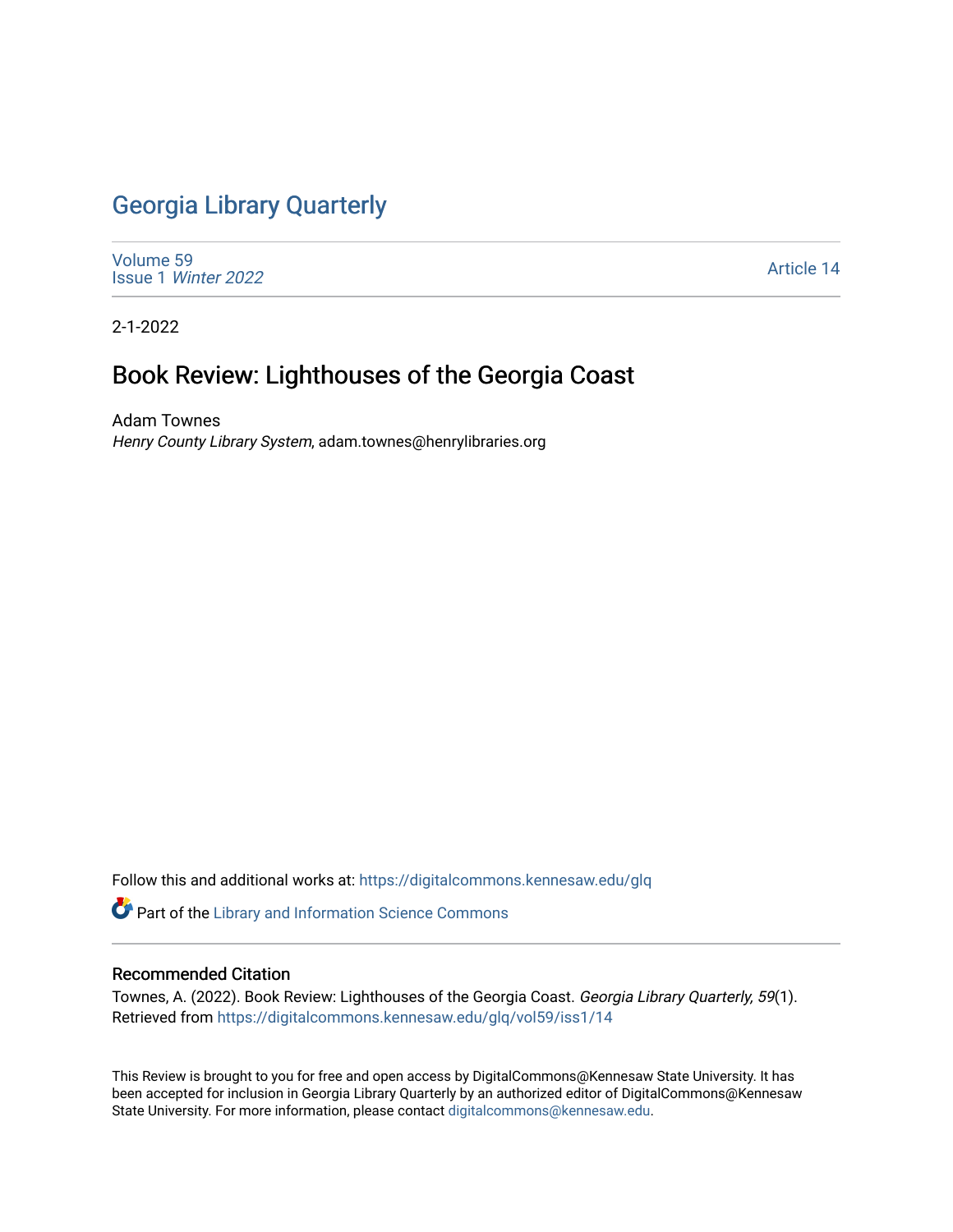

**Lighthouses of the Georgia Coast** by William Rawlings (Mercer University Press, 2021: ISBN 9780881467758, \$29.00)

Accounts from the period of the Great Storm of 1839 describe it as the worst storm in living memory. On December 14<sup>th</sup> of that year, the weather changed abruptly, ending the hitherto mild and beautiful season. The storm began

with rain and terrific gusts of wind, followed by snow after a sudden drop in temperature. The drifts rose as high as the second story of a house. New England and New York bore the worst of the storm, but cities as far south as Baltimore, Philadelphia, and Washington, DC were affected. Roads and railways were blocked or became impassable; the mail went undelivered; and communities were isolated. The intensity of the storm was such that a contemporary newspaper wondered at the severe damage the storm had wreaked on land and asked what catastrophic consequences it would have had out on the ocean. The paper further speculated on the maritime



*Image from the publisher*

Maritime occupations have always been dangerous. Even with today's incredible navigational aids and safety measures, sea travel is not without its perils—but in the waning days of the age of sail, the danger was real and ever-present. The loss and wreckage of ships were common occurrences, even without the additional hazards presented by large-scale storms, sea ice, high winds, freezing

> temperatures, and low visibility. At least 192 vessels were lost over the course of six weeks between the end of 1839 and the beginning of 1840, and while the loss of life and shipping were considered tragic, they were neither unusual nor unexpected for the period. Even with today's meteorological systems, weather disasters still occur and generally are not all that unusual, but for much of recorded history, the weather was almost completely unpredictable, which made travelling the world's oceans all the more dangerous. Thus, humanity's only recourse has been to make preparations to avoid suffering the worst of dangerous weather events.

disasters that would soon fill its pages. Such speculation was certainly prescient, because stormy weather persisted into the first half of January 1894.

Temperatures in the region plummeted as low as 20 degrees below zero, rivers froze over, and seaports became clogged with sea ice. In an era when the American economy was largely dependent on its ports and maritime trade for manufactured goods, impassable and hazardous waterways had disastrous consequences.

Indeed, the protection of maritime trade and the preservation of life prompted the construction of lighthouses to serve as navigational landmarks by day and beacons at night.

Nothing quite captures the imagination, stirs the nostalgic romanticism in one's heart, or serves as a more iconic symbol of hope than a lighthouse. The author begins by painting a chilling and inexorable image of the challenges facing seafarers for the greater part of human